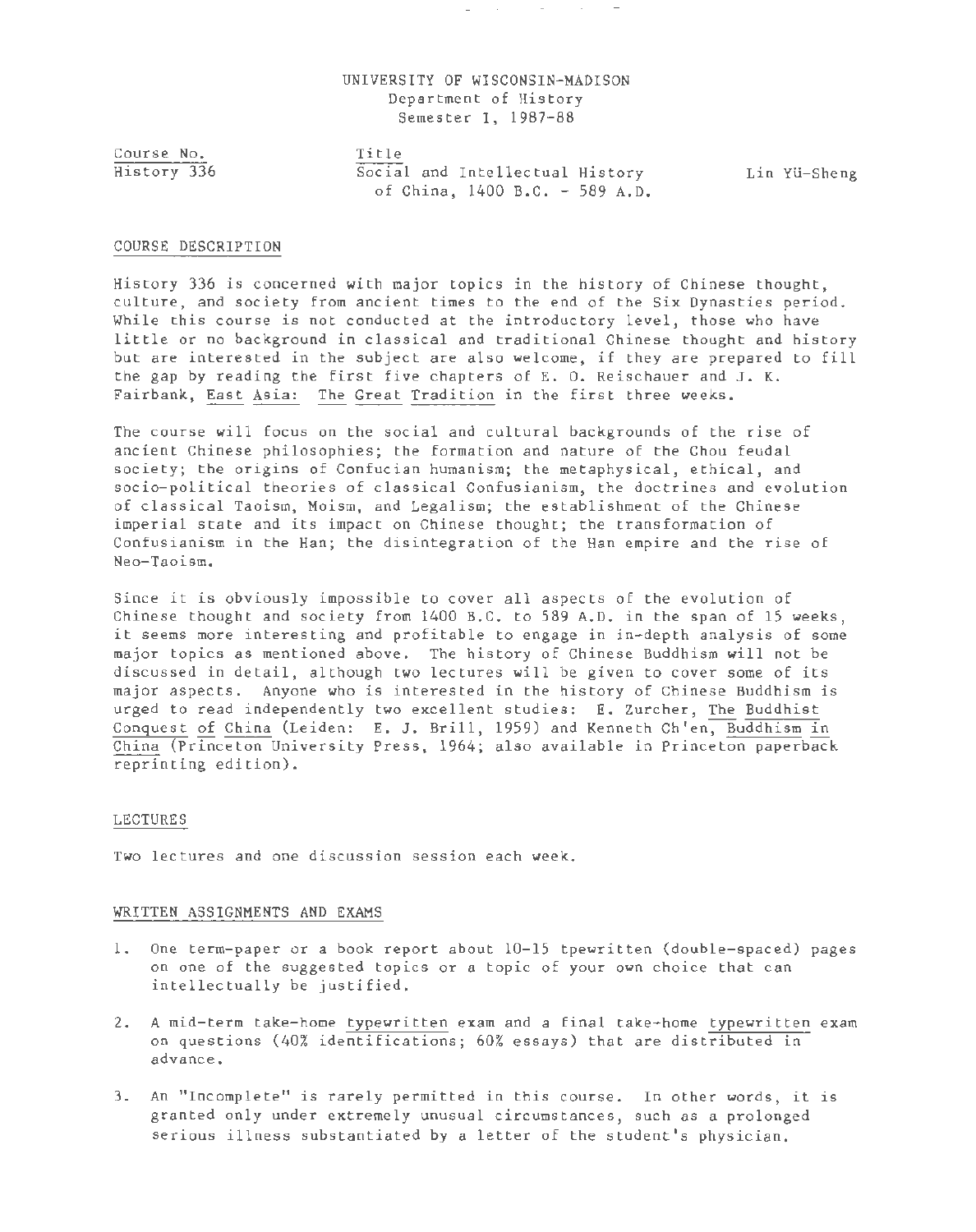### READINGS

In addition to those books I have ordered for you under Hist. 336 at the University Book Store or the Brown Book Shop, you need to acquire a copy of the History 336 Reader available at the Bob's Copy Shop at the University Square.

OFFICE HOURS:  $T. 2:30 - 4:30$ , or by appointment (which can be scheduled immediately after my lecture)

## GRADING SYSTEM

The final grade will be determined according to the following schedule:

paper -  $40\%$ ; mid-term exam -  $30\%$ ; final exam -  $30\%$ 

TOPICS AND REQUIRED AND SUGGESTED READINGS (Almost all readings are on reserve in the Reserve Reading Room at Helen C. White Library. Call numbers are listed here under most titles. )

1. Preliminary Remarks and Conceptions of Social and Intellectual History

Required Readings:

Benjamin I. Schwartz, "The Intellectual History of China: Preliminary Reflections, " in J. K. Fairbank, ed., Chinese Thought and Institutions DS 721 F26.

Benjamin I. Schwartz, "A Brief Defense of Political and Intellectual History . . . with Particular Reference to Non-Western Cultures," Daedalus (Winter, 1971), RB Hist. S 2856 BR.

Suggested Readings:

- Benjamin I. Schwartz, The World of Thought in Ancient China, "Introduction," pp.  $\overline{1-15}$ .
- E. J. Hobsbawn, " From Social History to the History of Siciety, " Daedalus (Winter, 1971), RB Hist. H6562F.

Maurice Mandelbaum, "The History of Ideas, Intellectual History, and the History of Philosophy," History and Theory, Beiheft V (1965),  $33 - 66$ .

- Franklin L. Baumer, " Intellectual History and Its Problems," Journal of Modern History, Vol. 21, No. 3 (September, 1949), RB Hist. B 32771.
- Michael Polanyi, Personal Knowledge: Towards a Post-Critical Philosophy, (University of Chicago Press; paperback edition), Ql75P82, and Meaning (University of Chicago Press; paperback) . These two titles are usually available at the Trade Books Dept. (2nd Floor), Univ. Book Store.

---- -- ---·- .... .. - .. - · ~··· -- -· .. ····---- -- -·--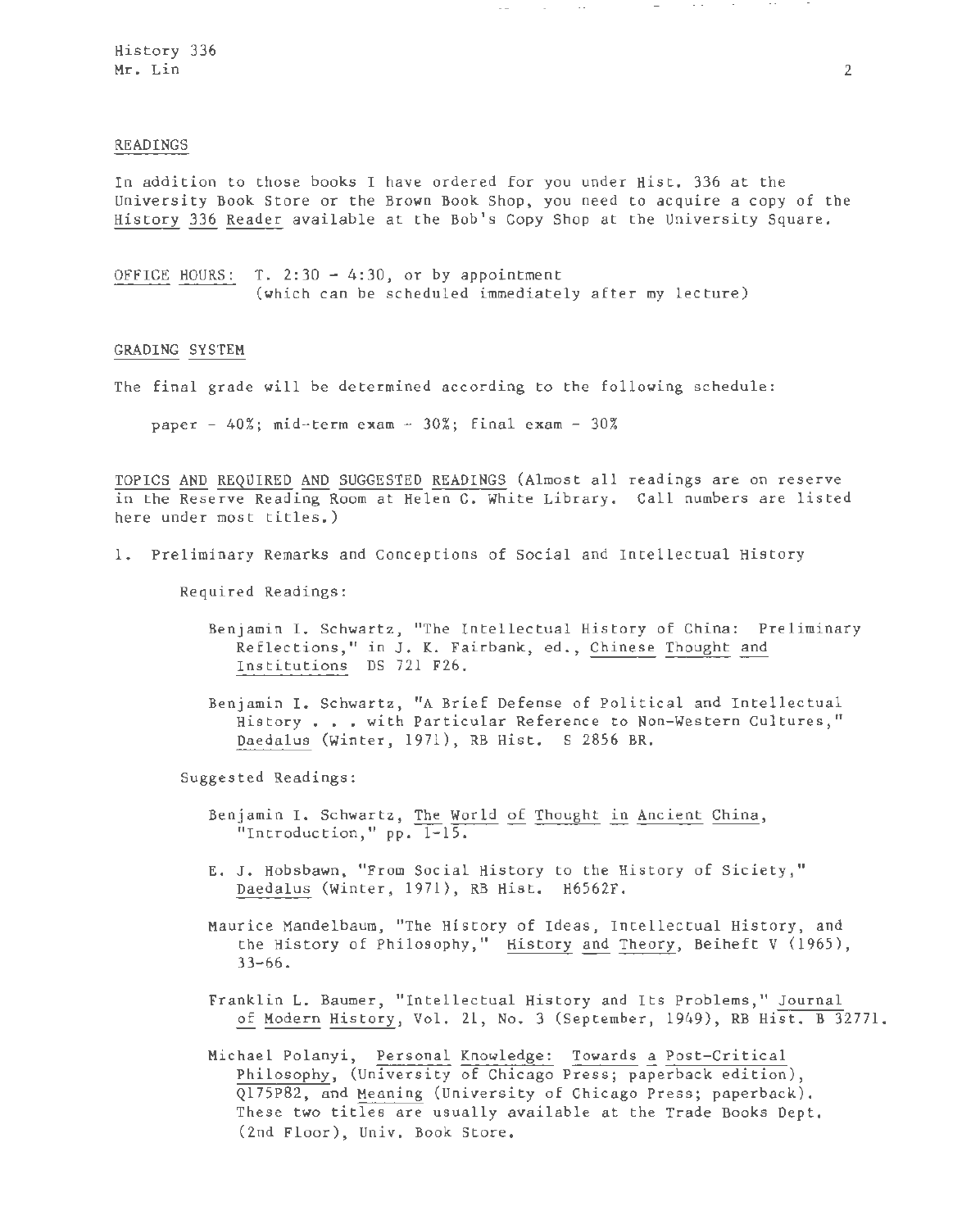2. Social and Cultural Backgrounds of the Rise of Ancient Chinese Philosophies (I)

Required Readings:

 $\sim$   $-$ 

 $\frac{1}{2}$ 

- Kwang-chih Chang, "Ancient China and Its Anthropological Significance," Reader #1.
- David Keightley, "The Religious Commitment: Shang Theology and the Genesis of Political Culture," Reader  $#3$ .
- Benjamin I. Schwartz, "The Chinese Perceptions of World Order, Past and Present," in J. K. Fairbank, The Chinese World Order (Harvard University Press, 1968), pp. 276-288, or Reader #4.
- Benjamin I. Schwartz, The World of Thought in Ancient China, chaps. 1 and 2, pp. 16-55.

Suggested Readings:

Wm. Theodore de Bary, et. al. Comp., Sources of Chinese Tradition, Vol. I, chap. 1.

Derk Bodde, "Myths of Ancient China" Reader #2.

3. Social and Cultural Backgrounds of the Rise of Ancient Chinese Philosphies (II)

Required Readings:

Benjamin I. Schwartz, "Transcendence in Ancient China," Reader #5.

- F. W. Mote, Intellectual Foundations of China (New York: Alfred A. Knopf, 1971), Chapters 1 and 2. DS 721 M73.
- Benjamin I. Schwartz, "On the Absence of Reductionism in Chinese Thought," Reader  $#6$ .

Suggested Reading:

Fung Yu-lan, A History of Chinese Philosophy (Princeton University Press,  $195\overline{2}$ , Vol. I, Chapters 2 and 3. B 126 F41.

## 4. The Formations and Nature of the Chou Feudal Society

Suggested Readings:

- H. G. Creel, The Origins of Statecraft in China, Vol. 1 (University of Chicago Press, 1970), Chapters 2, 3, 4, and 5. JQ 1508 C711.
- Cho-yun Hsu, Ancient China in Transition (Stanford Univeristy Press, 1965). Hn 673 H75.

"Rules for Visiting," Reader #10.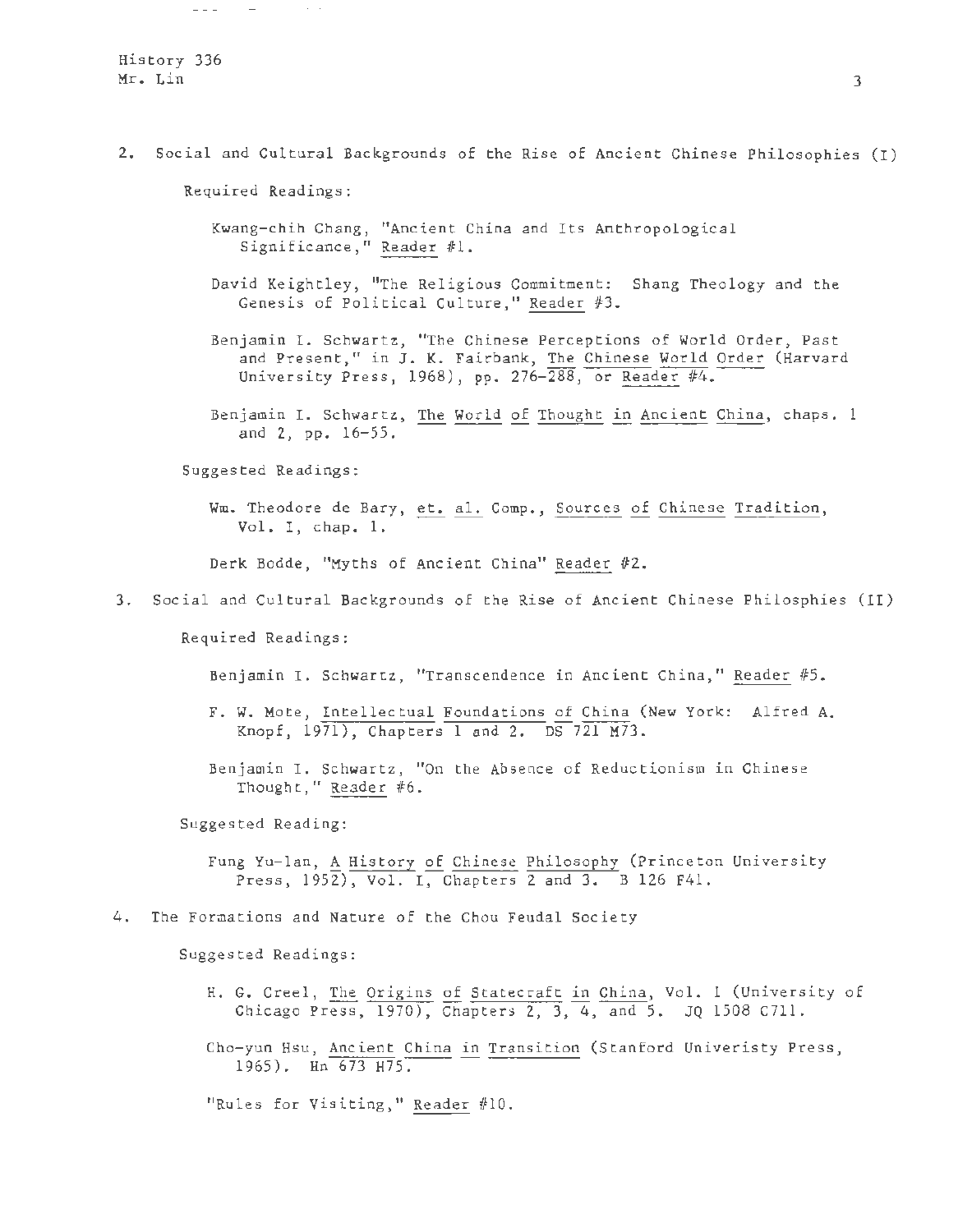5. The Nature of Chinese Religion

Suggested Readings:

L. G. Thompson, Chinese Religion.

Daniel L. Overmyer, Religions of China (Harper & Row, 1986) .

6. The Moral Idealism of Confucius and Mencius

Required Readings:

Lin Yü-sheng, "The Evolution of the Pre-Confucian Meaning of Jen and the Confucian Concept of Moral Autonomy," Monumenta Serica, Vol. 31 (1974-75), pp. 172-204. RB Hist. L 6595 EV, or Reader #7.

D. C. Lau, Confucius: The Analects (Penguin Books, 1979).

David Nivison, "Mencius & Motivation" Reader #8.

Suggested Readings:

- Benjamin I. Schwartz, The World of Thought in Ancient China, chap. 3, pp . 56-134.
- Wm. Theodore De Bary, et. al., comp., Sources of Chinese Tradition, vol. I, chapter 2 and pp. 86-98.
- D. C. Lau, tr., Mencius (Penguin Books, 1970), "Introductions," pp. 7-46; "Appendix 5: On Mencius' Use of the Method of Analogy in Argument," pp. 235-263. B128 M33 E59.
- James Legge, tr., Confucian Analects in the Four Books (Paragon Reprinting Corp.), or The Chinese Classics (Hong Kong University Press, 1960). PL 2461 R43 .

7. The Metaphysical and Political Thought of Classical Confucianism

Required Reading:

Benjamin I. Schwartz, "Some Polarities in Confucian Thought, " in A. F. Wright and D. Nivison, eds., Confucian in Action (Stanford University Press, 1959), pp. 50-62. BL 1840 N55.

Suggested Readings:

Sources of Chinese Tradition, Vol. I, pp. 113-131 .

James Legge, tr., The Doctrine of the Man and The Great Learning in the Four Books or The Chinese Classics.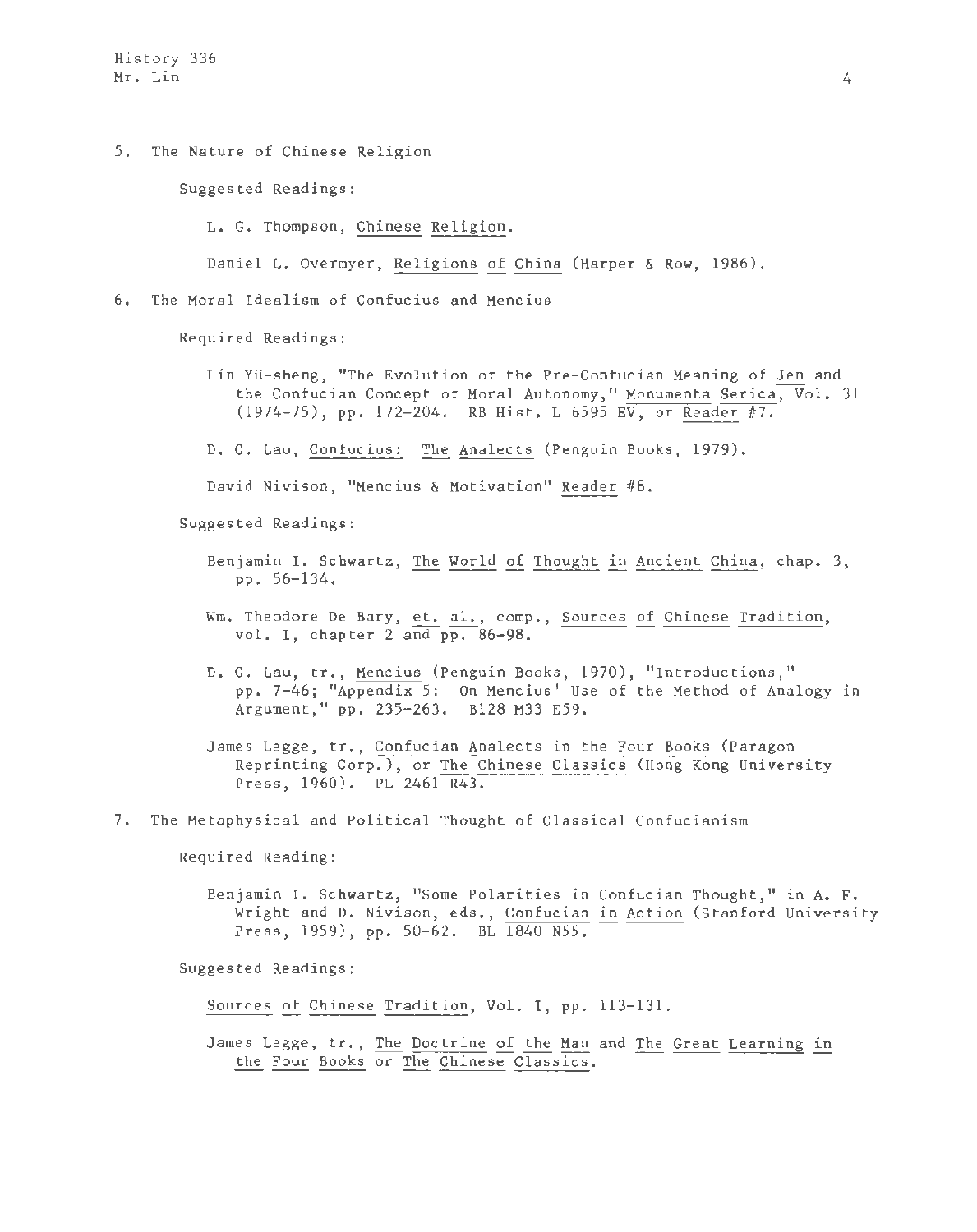8. Moism

Required Reading :

Benjamin I. Schwartz, The World of Thought, chap. 4, pp. 135-172.

Suggested Readings:

Kung-Chuan Hsiao, chap. 4. 214-272.

Burton Watson, er., Motzu: Basic Writings (Columbia University Press,  $(1963)$ . B128 M6W3.

9. Classical Taoism

Required Readings:

Wing-tsit Chan, tr., The Way of Lao Tzu.

Max Kaltenmark, <u>Lao Tzu and Taoism</u> (Stanford University Press, 1969).<br>BL 1930 K 313.

Suggested Readings:

D. C. Lau, "The Treatment of Opposites in Lao Tzu," Bulletins of the School of Oriental and African Studies, Vol. 21  $(1958)$ , pp.  $344-360$ . RB Hist. L3621 TR.

Burton Watson, tr., The Complete Works of Chuang Tzu (Columbia University Press,  $1968$ ). BL  $1900$  C5 W34.

Benjamin I. Schwartz, The World of Thought, chap. 6, pp. 186-254.

10. Hsuntzu, Legalism, and the Establishment of the Chinese Empire

Required Readings:

D. C. Lau, "Theories of Human Nature in Mencius and Shyuntzyy [Hsuntzu], " Bulletin of the School of Oriental and African Studies, Vol. 15 (1953), pp. 541-565. RB Hist. L3621 T.

F. W. Mote, Intellectual Foundations of China, Chapter 7.

Suggested Readings:

Benjamin I. Schwartz, The World of Thought, chap. 8, pp. 321-349.

Burton Watson, tr., Hsuntzu: Basic Writings (Columbia University Press, 1963). B128 H66 E55.

Burton Watson, tr. , Han Fei Tzu: Basic Writings (Columbia University Press, 1964). PL 2662 H3 A28.